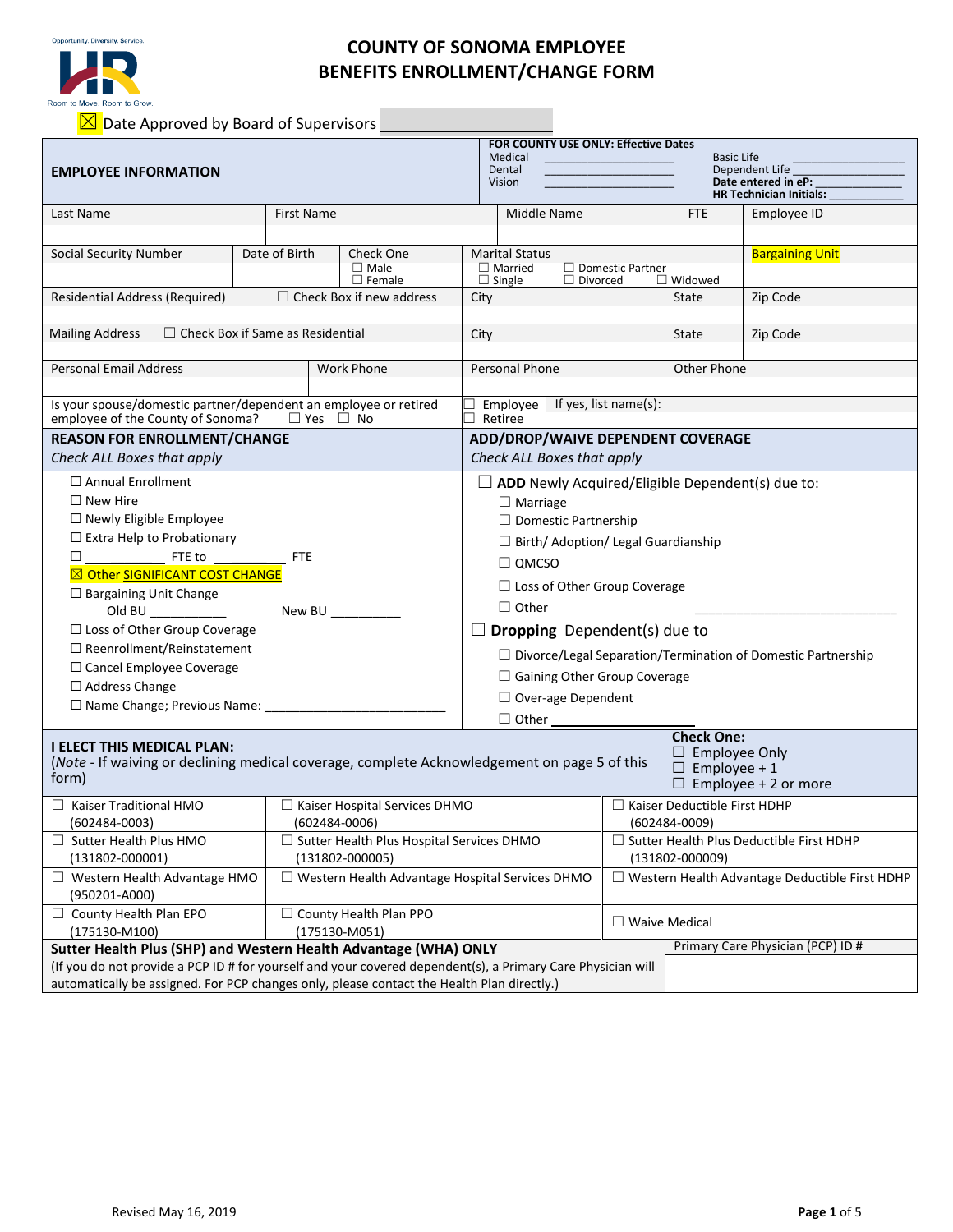Employee Name: \_\_\_\_\_\_\_\_\_\_\_\_\_\_\_\_\_\_\_\_

Employee ID: \_\_\_\_\_\_\_\_\_\_\_\_\_\_\_\_\_\_\_\_

| <b>ELIGIBLE DEPENDENT INFORMATION:</b> List ALL person(s) to be covered |                                                                   |                                                                                                       |                                                             |                                                                                         |                                   |                                                         |                                                    |                                      |                                                            |                                      |                           |
|-------------------------------------------------------------------------|-------------------------------------------------------------------|-------------------------------------------------------------------------------------------------------|-------------------------------------------------------------|-----------------------------------------------------------------------------------------|-----------------------------------|---------------------------------------------------------|----------------------------------------------------|--------------------------------------|------------------------------------------------------------|--------------------------------------|---------------------------|
| <b>Spouse/Domestic Partner:</b>                                         |                                                                   |                                                                                                       |                                                             |                                                                                         |                                   |                                                         |                                                    |                                      |                                                            |                                      |                           |
| Last Name, First Name, MI                                               | <b>Medical</b>                                                    | Dental                                                                                                | Vision                                                      |                                                                                         | Dependent<br>Life                 | <b>Check</b><br>One                                     | Date of Birth                                      | <b>Social Security (Required)</b>    |                                                            | Relationship                         |                           |
|                                                                         | $\Box$ Add<br>□Continue<br>$\Box$ Delete<br>$\square$ Waive       | $\Box$ Add<br>$\Box$ Continue<br>$\Box$ Delete<br>$\square$ Waive                                     | $\Box$ Add<br>$\Box$ Delete<br>$\square$ Waive              | $\Box$ Add<br>□ Continue <b>□ Continue</b> □ Female<br>$\Box$ Delete<br>$\square$ Waive |                                   | ] Male                                                  |                                                    |                                      |                                                            |                                      |                           |
| <b>Mailing Address (If different from Employee)</b>                     |                                                                   |                                                                                                       | Permanently<br><b>Disabled</b>                              |                                                                                         | <b>IRS Qualified</b><br>Dependent |                                                         |                                                    | <b>Primary Care Physician</b><br>ID# |                                                            | Previously<br>Seen                   |                           |
|                                                                         |                                                                   |                                                                                                       | ] Yes                                                       | ∃ No                                                                                    |                                   | <b>SHP and WHA Enrollees ONLY</b>                       |                                                    | ∃ Yes<br>$\Box$ No                   |                                                            |                                      |                           |
| $\sqsupset$ Yes<br>No<br>Child:                                         |                                                                   |                                                                                                       |                                                             |                                                                                         |                                   |                                                         |                                                    |                                      |                                                            |                                      |                           |
| Last Name, First Name, MI                                               | <b>Medical</b>                                                    | Dental                                                                                                | Vision                                                      |                                                                                         | Dependent<br>Life                 | <b>Check</b><br>One                                     | Date of Birth                                      | <b>Social Security (Required)</b>    |                                                            | Relationship                         |                           |
|                                                                         | $\Box$ Add<br>$\Box$ Continue<br>$\Box$ Delete<br>$\square$ Waive | $\Box$ Add<br>$\Box$ Continue<br>$\Box$ Delete<br>$\Box$ Waive                                        | $\sqsupset$ Add<br>$\Box$ Delete<br>$\square$ Waive         | $\Box$ Add<br>$\Box$ Delete<br>$\Box$ Waive                                             |                                   | ∃ Male<br>$\Box$ Continue $\Box$ Continue $\Box$ Female |                                                    |                                      |                                                            |                                      |                           |
| <b>Mailing Address (If different from Employee)</b>                     |                                                                   |                                                                                                       |                                                             | <b>IRS Qualified</b><br>Permanently<br><b>Disabled</b><br>Dependent                     |                                   |                                                         |                                                    | ID #                                 | <b>Primary Care Physician</b><br><b>Previously</b><br>Seen |                                      |                           |
|                                                                         |                                                                   |                                                                                                       |                                                             | ∃ Yes<br>∃ No<br>$\sqsupset$ Yes<br>∃ No                                                |                                   |                                                         | <b>SHP and WHA Enrollees ONLY</b>                  |                                      |                                                            | ∃ Yes<br>□ No                        |                           |
| Child:                                                                  |                                                                   |                                                                                                       |                                                             |                                                                                         |                                   |                                                         |                                                    |                                      |                                                            |                                      |                           |
| Last Name, First Name, MI                                               | Medical                                                           | Dental                                                                                                | Vision                                                      |                                                                                         | Dependent<br>Life                 | <b>Check</b><br>One                                     | Date of Birth<br><b>Social Security (Required)</b> |                                      |                                                            | Relationship                         |                           |
|                                                                         | $\Box$ Add<br>$\Box$ Continue<br>$\Box$ Delete<br>$\square$ Waive | $\Box$ Add<br>$\Box$ Continue<br>$\Box$ Delete<br>$\Box$ Waive                                        | $\Box$ Add<br>$\Box$ Delete<br>$\square$ Waive              | $\Box$ Add<br>$\Box$ Delete<br>$\square$ Waive                                          |                                   | ∃ Male<br>$\Box$ Continue $\Box$ Continue $\Box$ Female |                                                    |                                      |                                                            |                                      |                           |
| <b>Mailing Address (If different from Employee)</b>                     |                                                                   |                                                                                                       |                                                             | Permanently<br><b>Disabled</b>                                                          |                                   | <b>IRS Qualified</b><br>Dependent                       | <b>SHP and WHA Enrollees ONLY</b>                  |                                      | <b>Primary Care Physician</b><br>ID#                       |                                      | <b>Previously</b><br>Seen |
|                                                                         |                                                                   | Yes                                                                                                   |                                                             |                                                                                         |                                   |                                                         |                                                    |                                      |                                                            | ∃ Yes<br>$\square$ No                |                           |
| Child:                                                                  |                                                                   |                                                                                                       | ∃ No                                                        |                                                                                         | $\sqsupset$ Yes                   |                                                         |                                                    |                                      |                                                            |                                      |                           |
| Last Name, First Name, MI                                               | Medical                                                           | Dental                                                                                                | Vision                                                      |                                                                                         | Dependent<br>Life                 | <b>Check</b><br>One                                     | Date of Birth                                      | <b>Social Security (Required)</b>    |                                                            | Relationship                         |                           |
|                                                                         | $\Box$ Add<br>$\Box$ Continue<br>$\Box$ Delete<br>$\square$ Waive | $\Box$ Add<br>$\Box$ Continue<br>$\Box$ Delete<br>$\square$ Waive                                     | $\Box$ Add<br>□Continue<br>$\Box$ Delete<br>$\square$ Waive | $\Box$ Add<br>$\Box$ Delete<br>$\square$ Waive                                          |                                   | $\exists$ Male<br>$\Box$ Continue $\Box$ Female         |                                                    |                                      |                                                            |                                      |                           |
| <b>Mailing Address (If different from Employee)</b>                     |                                                                   |                                                                                                       |                                                             | Permanently<br><b>Disabled</b>                                                          |                                   | <b>IRS Qualified</b><br><b>Dependent</b>                |                                                    |                                      | <b>Primary Care Physician</b><br>ID#                       |                                      | <b>Previously</b><br>Seen |
|                                                                         |                                                                   |                                                                                                       | ] Yes<br>No                                                 |                                                                                         |                                   | <b>SHP and WHA Enrollees ONLY</b>                       |                                                    |                                      |                                                            | $\sqsupset$ Yes<br>$\Box$ No         |                           |
| Child:                                                                  |                                                                   |                                                                                                       |                                                             |                                                                                         | $\Box$ Yes                        |                                                         |                                                    |                                      |                                                            |                                      |                           |
| Last Name, First Name, MI                                               | <b>Medical</b>                                                    | Dental                                                                                                | Vision                                                      | <b>Dependent</b><br>Life                                                                |                                   | <b>Check</b><br>One                                     | <b>Date of Birth</b>                               |                                      | <b>Social Security (Required)</b>                          | Relationship                         |                           |
|                                                                         | $\Box$ Add<br>$\Box$ Delete<br>$\square$ Waive                    | $\Box$ Add<br>□Continue □Continue □Continue □Continue □ Female<br>$\square$ Delete<br>$\square$ Waive | $\Box$ Add<br>$\square$ Delete<br>$\square$ Waive           | $\Box$ Add<br>$\Box$ Delete<br>$\square$ Waive                                          |                                   | $\exists$ Male                                          |                                                    |                                      |                                                            |                                      |                           |
| <b>Mailing Address (If different from Employee)</b>                     |                                                                   |                                                                                                       |                                                             | Permanently<br><b>Disabled</b>                                                          |                                   | <b>IRS</b> Qualified<br>Dependent                       |                                                    |                                      | <b>Primary Care Physician</b><br>ID#                       |                                      | <b>Previously</b><br>Seen |
|                                                                         |                                                                   |                                                                                                       | ∃ Yes<br>∃ No                                               | ∃ No<br>$\sqsupset$ Yes                                                                 |                                   |                                                         | <b>SHP and WHA Enrollees ONLY</b>                  |                                      |                                                            |                                      | ∃ Yes<br>$\Box$ No        |
| Child:                                                                  |                                                                   |                                                                                                       |                                                             |                                                                                         |                                   |                                                         |                                                    |                                      |                                                            |                                      |                           |
| Last Name, First Name, MI                                               | Medical                                                           | Dental                                                                                                | Vision                                                      | <b>Dependent</b><br>Life                                                                |                                   | <b>Check</b><br>One                                     | Date of Birth                                      | <b>Social Security (Required)</b>    |                                                            | Relationship                         |                           |
|                                                                         | $\Box$ Add<br>$\Box$ Delete<br>$\square$ Waive                    | $\Box$ Add<br>□Continue □Continue<br>$\Box$ Delete<br>$\square$ Waive                                 | $\Box$ Add<br>$\Box$ Delete<br>$\square$ Waive              | $\Box$ Add<br>$\Box$ Delete<br>$\square$ Waive                                          |                                   | $\Box$ Male<br>□ Continue □ Continue □ Female           |                                                    |                                      |                                                            |                                      |                           |
| Mailing Address (If different from Employee)                            |                                                                   | Permanently                                                                                           |                                                             | <b>IRS</b> Qualified                                                                    | <b>Primary Care Physician</b>     |                                                         |                                                    |                                      | Previously                                                 |                                      |                           |
|                                                                         |                                                                   |                                                                                                       | <b>Disabled</b><br>∃ Yes                                    |                                                                                         | Dependent                         | <b>SHP and WHA Enrollees ONLY</b>                       |                                                    | ID#                                  |                                                            | Seen<br>$\sqsupset$ Yes<br>$\Box$ No |                           |
|                                                                         |                                                                   |                                                                                                       |                                                             | ∃ No<br>∃ Yes                                                                           |                                   |                                                         |                                                    |                                      |                                                            |                                      |                           |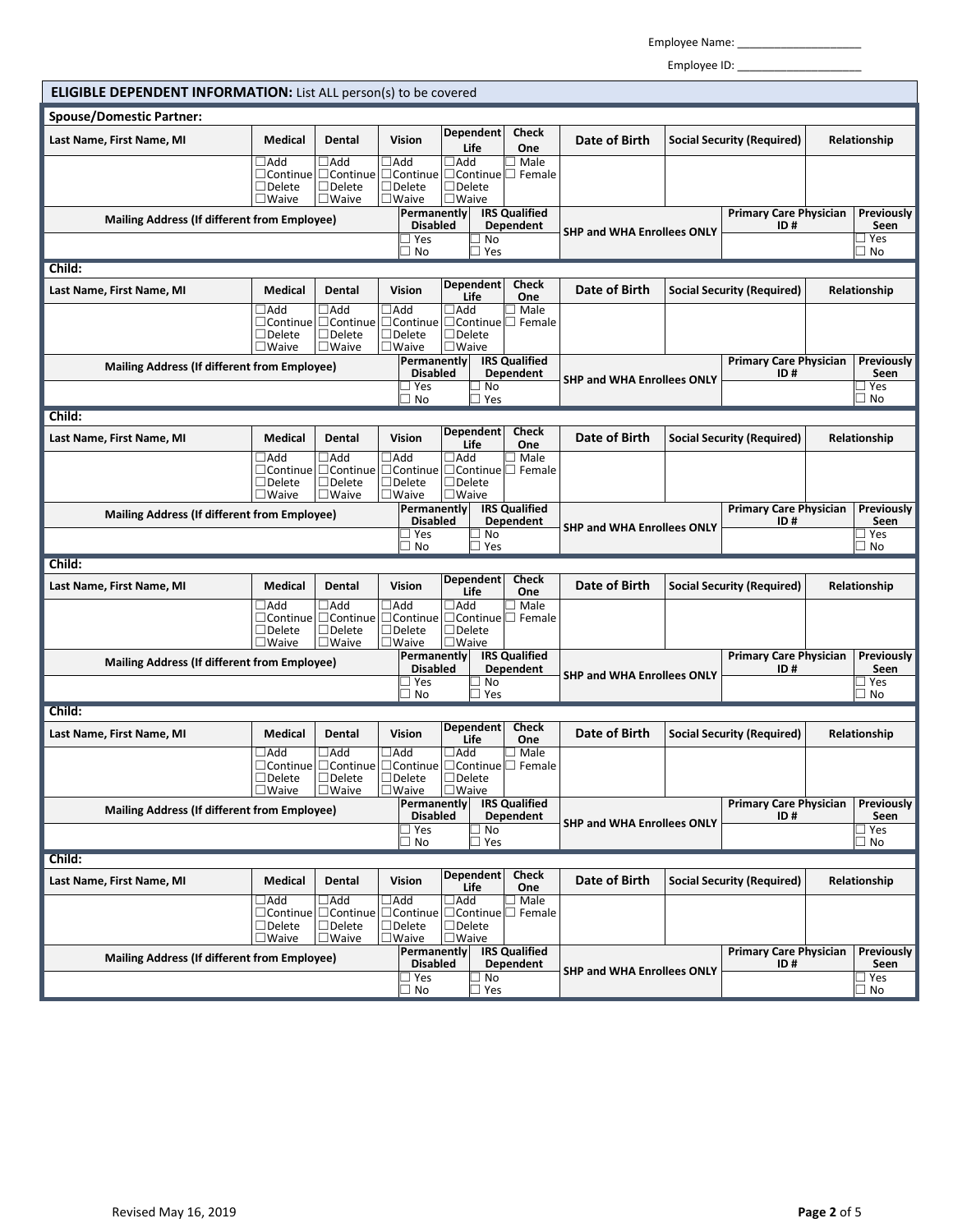Employee ID:

**SIGNATURE REQUIRED - Sign the applicable Agreement for the Health Plan Provider you selected. Failure to sign will result in no medical plan enrollment.**

**County Health Plan Agreement: County Health Plan PPO or County Health Plan EPO**

**Anthem Blue Cross/Anthem Blue Cross Life and Health Insurance Company Arbitration Agreement**

NON-PARTICIPATING PROVIDER: I understand that I am responsible for a greater portion of my medical costs when I use a non-participating provider.

#### **REQUIREMENT FOR BINDING ARBITRATION**

ALL DISPUTES BETWEEN YOU AND ANTHEM BLUE CROSS AND/OR ANTHEM BLUE CROSS LIFE AND HEALTH INSURANCE COMPANY, INCLUDING BUT NOT LIMITED TO DISPUTES RELATING TO THE DELIVERY OF SERVICE UNDER THE PLAN/POLICY OR ANY OTHER ISSUES RELATED TO THE PLAN/POLICY AND CLAIMS OF MEDICAL MALPRACTICE, MUST BE RESOLVED BY BINDING ARBITRATION, IF THE AMOUNT IN DISPUTE EXCEEDS THE JURISDICTIONAL LIMIT OF SMALL CLAIMS COURT AND THE DISPUTE CAN BE SUBMITTED TO BINDING ARBITRATION UNDER APPLICABLE FEDERAL AND STATE LAW, INCLUDING BUT NOT LIMITED TO, THE PATIENT PROTECTION AND AFFORDABLE CARE ACT.

California Health and Safety Code Section 1363.1 and Insurance Code Section 10123.19 require specified disclosures in this regard, including the following notice: It is understood that any dispute as to medical malpractice, that is as to whether any medical services rendered under this contract were unnecessary or unauthorized or were improperly, negligently or incompetently rendered, will be determined by submission to arbitration as permitted and provided by federal and California law, including but not limited to, the Patient Protection and Affordable Care Act, and not by a lawsuit or resort to court process except as California law provides for judicial review of arbitration proceedings. Both parties to this contract, by entering into it, are giving up their constitutional right to have any such dispute decided in a court of law before a jury, and instead are accepting the use of arbitration.

YOU AND ANTHEM BLUE CROSS AND/OR ANTHEM BLUE CROSS LIFE AND HEALTH INSURANCE COMPANY AGREE TO BE BOUND BY THIS ARBITRATION PROVISION. YOU ACKNOWLEDGE THAT FOR DISPUTES THAT ARE SUBJECT TO ARBITRATION UNDER STATE OR FEDERAL LAW THE RIGHT TO A JURY TRIAL, THE RIGHT TO A BENCH TRIAL UNDER CALIFORNIA BUSINESS AND PROFESSIONS CODE SECTION 17200, AND/OR THE RIGHT TO ASSERT AND/OR PARTICIPATE IN A CLASS ACTION ARE ALL WAIVED BY YOU.

Enforcement of this arbitration clause, including the waiver of class actions, shall be determined under the Federal Arbitration Act ("FAA"), including the FAA's preemptive effect on state law. By providing your "wet or electronic" signature below, you acknowledge that such signature is valid and binding.

Employee Signature **Date** Date

 $\overline{a}$ 

## **Kaiser Permanente Benefit Plan Agreement: Kaiser Permanente HMO, Kaiser Hospital Services Deductible DHMO, or Kaiser Deductible First HDHP**

## **Kaiser Foundation Health Plan Arbitration Agreement**

I understand that (except for Small Claims Court cases, claims subject to a Medicare appeals procedure or the ERISA claims procedure regulation, and any other claims that cannot be subject to binding arbitration under governing law) any dispute between myself, my heirs, relatives, or other associated parties on the one hand and Kaiser Foundation Health Plan, Inc. (KFHP), any contracted health care providers, administrators, or other associated parties on the other hand, for alleged violation of any duty arising out of or related to membership in KFHP, including any claim for medical or hospital malpractice (a claim that medical services were unnecessary or unauthorized or were improperly, negligently, or incompetently rendered), for premises liability, or relating to the coverage for, or delivery of, services or items, irrespective of legal theory, must be decided by binding arbitration under California law and not by lawsuit or resort to court process, except as applicable law provides for judicial review of arbitration proceedings. I agree to give up our right to a jury trial and accept the use of binding arbitration. I understand that the full arbitration provision is contained in the *Evidence of*  Coverage.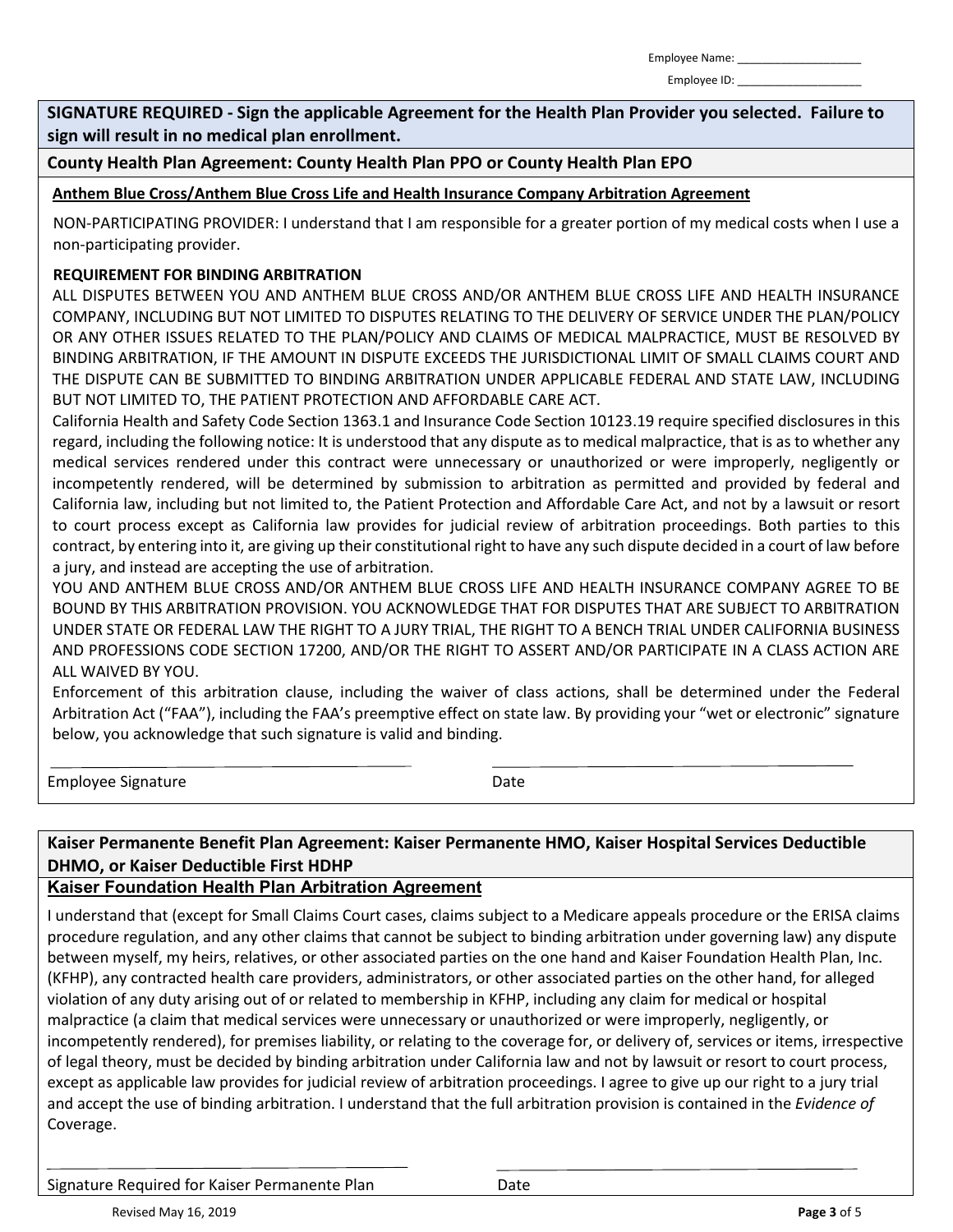Employee ID:

#### **Sutter Health Plus Member Agreement: Sutter Health Plus HMO ML42 , Sutter Health Plus Hospital Services Deductible DHMO ML21, or Sutter Health Plus Deductible First HDHP HD01/HD51**

#### **BINDING ARBITRATION**

Sutter Health Plus handles and resolves member disputes through grievance, appeal and independent medical review processes. However, in the event that a dispute is not resolved in those processes, Sutter Health Plus uses binding arbitration as the final method for resolving all such disputes.

As a condition of your membership in Sutter Health Plus, you agree that any and all disputes between yourself (including any heirs or assigns) and Sutter Health Plus, including claims of medical malpractice (that is as to whether any medical services rendered under the health plan were unnecessary or unauthorized or were improperly, negligently or incompetently rendered), except for small claims court cases and claims subject to ERISA, shall be determined by binding arbitration. Any such dispute will not be resolved by a lawsuit or resort to court process, except as California law provides for judicial review of arbitration proceedings. You and

Sutter Health Plus, including any heirs or assigns to this Agreement*,* are giving up their constitutional right to have any such dispute decided in a court of law before a jury, and instead are accepting the use of binding arbitration.

I hereby agree to give up my/our right to a jury trial and accept the use of binding arbitration. I understand that the full arbitration provision is contained in the Group Subscriber Contract and *Evidence of Coverage and Disclosure Form*.

Employee Signature **Date** Date Date

**Western Health Advantage Arbitration Agreement: Western Health Advantage HMO, Western Health Advantage Hospital Services DHMO, or Western Health Advantage Deductible First HDHP**

Western Health Advantage Arbitration Agreement

By signing below, I acknowledge that I have read, understand and agree to the terms and arbitration agreement stated below. A reproduction of this form shall be valid as an original.

- A. On behalf of myself and my eligible Dependents, I hereby apply for health care services coverage offered by Western Health Advantage (WHA) through my Employer, and agree to be bound by the WHA Group Service Agreement, Evidence of Coverage and Disclosure Form, and this Enrollment/Change Form.
- **B. ARBITRATION AGREEMENT: I AGREE AND UNDERSTAND THAT ANY AND ALL DISPUTES BETWEEN MYSELF (INCLUDING ANY HEIRS OR ASSIGNS) AND WESTERN HEALTH ADVANTAGE, INCLUDING CLAIMS OF MEDICAL MALPRACTICE (THAT IS AS TO WHETHER ANY MEDICAL SERVICES RENDERED UNDER THE HEALTH PLAN WERE UNNECESSARY OR UNAUTHORIZED OR WERE IMPROPERLY, NEGLIGENTLY OR INCOMPETENTLY RENDERED), EXCEPT FOR SMALL CLAIMS COURT CASES AND CLAIMS SUBJECT TO ERISA, SHALL BE DETERMINED BY SUBMISSION TO BINDING ARBITRATION. ANY SUCH DISPUTE WILL NOT BE RESOLVED BY A LAWSUIT OR RESORT TO COURT PROCESS, EXCEPT AS CALIFORNIA LAW PROVIDES FOR JUDICIAL REVIEW OF ARBITRATION PROCEEDINGS. THE PARTIES, INCLUDING ANY HEIRS OR ASSIGNS, TO THIS ARBITRATION AGREEMENT ARE GIVING UP THEIR CONSTITUTIONAL RIGHT TO HAVE ANY SUCH DISPUTE DECIDED IN A COURT OF LAW BEFORE A JURY, AND INSTEAD ARE ACCEPTING THE USE OF BINDING ARBITRATION.**

Employee Signature **Date** Date